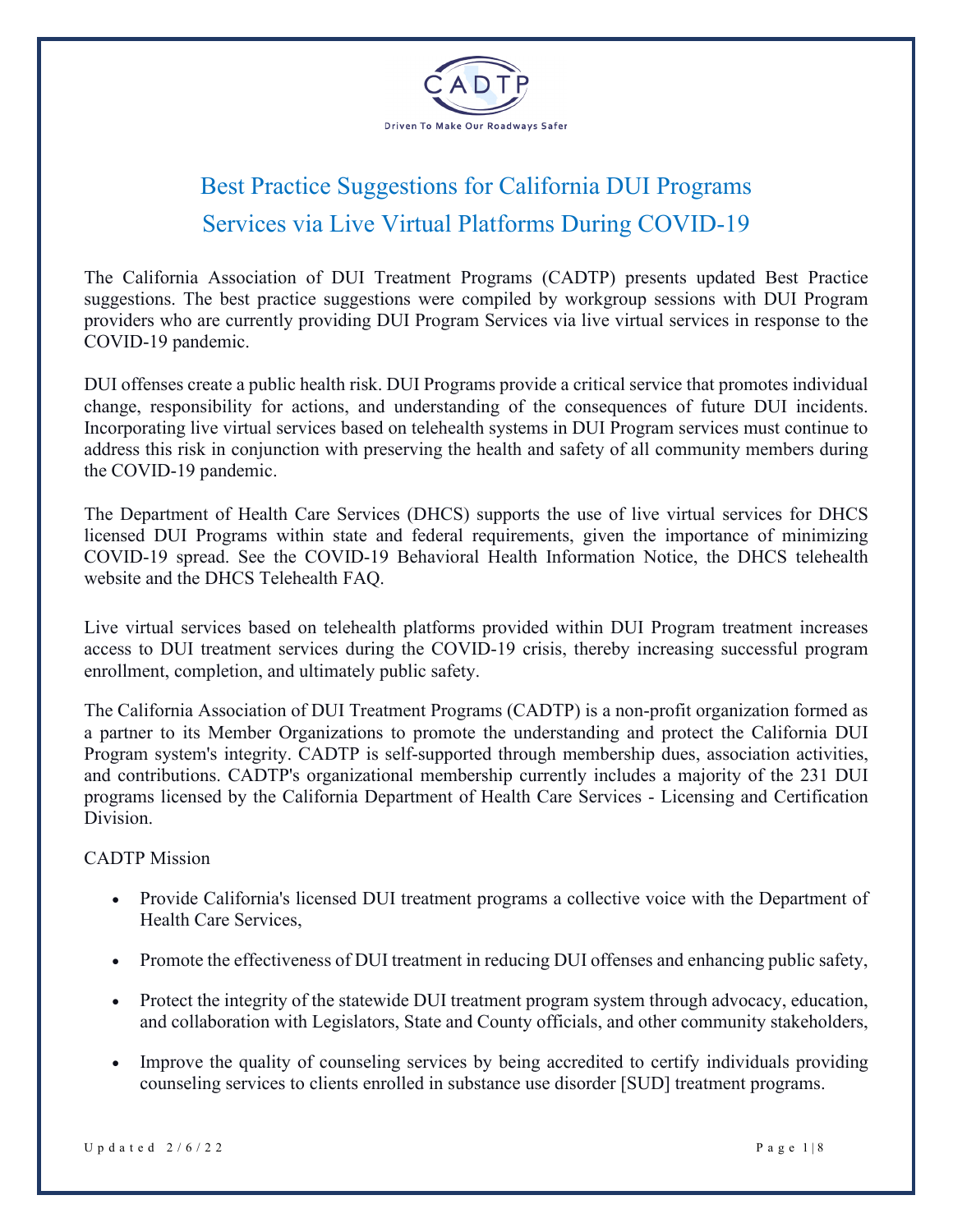

These Best Practices suggestions **address the current COVID-19 pandemic use of live virtual services** based on telehealth systems in providing direct DUI Program participant services.

| BP <sub>1</sub> | DUI Programs should utilize a HIPAA compliant telehealth platform when providing live<br>virtual participant services, including general communication with participants and DHCS<br>when virtual monitoring occurs.                                                                                                 |
|-----------------|----------------------------------------------------------------------------------------------------------------------------------------------------------------------------------------------------------------------------------------------------------------------------------------------------------------------|
| BP <sub>2</sub> | The incorporation of Live Virtual Services during COVID-19 must include safeguards to<br>ensure the integrity of DUI Program attendance and the continued effectiveness in reducing<br>driving under the influence recidivism.                                                                                       |
|                 | Every individual may not be an appropriate candidate for DUI Live Virtual Services and<br>discussions on whether program expectations can be met should occur at the time of<br>enrollment.                                                                                                                          |
|                 | If program participation via virtual services is not an option, a contingency plan should be<br>discussed, documented, and followed up on.                                                                                                                                                                           |
|                 | If virtual services are appropriate, when possible and in compliance with the State and CDC<br>COVID-19 guidelines and the DUI Programs company directives, they should be combined<br>with in-person services throughout the individual's program to ensure the individual is<br>benefitting from virtual services. |
| BP <sub>3</sub> | To ensure the integrity of DUI Program treatment and the protection of public safety, when<br>possible and as COVID-19 directives allow, some in-person services should be held on a<br>regularly scheduled basis for those clients that are provided with virtual services.                                         |
| BP <sub>4</sub> | To ensure the integrity of DUI Program treatment and the protection of public safety the<br>participant's identity should be verified by a picture ID at enrollment.                                                                                                                                                 |
| BP <sub>5</sub> | CADTP encourages in-person enrollment when possible and in compliance with the State<br>and CDC COVID-19 guidelines and the DUI Programs company directives.                                                                                                                                                         |
|                 | In-person enrollment allows for the verification of the individual as well as complete<br>understanding of the regulations and expectations that govern their attendance and expected<br>behavior(s) while participating in program services.                                                                        |
|                 | If in-person enrollment is not possible the DUI Program should ensure that all enrollment<br>criteria and regulations are met in accordance with T 9 and that the Live Virtual Screening                                                                                                                             |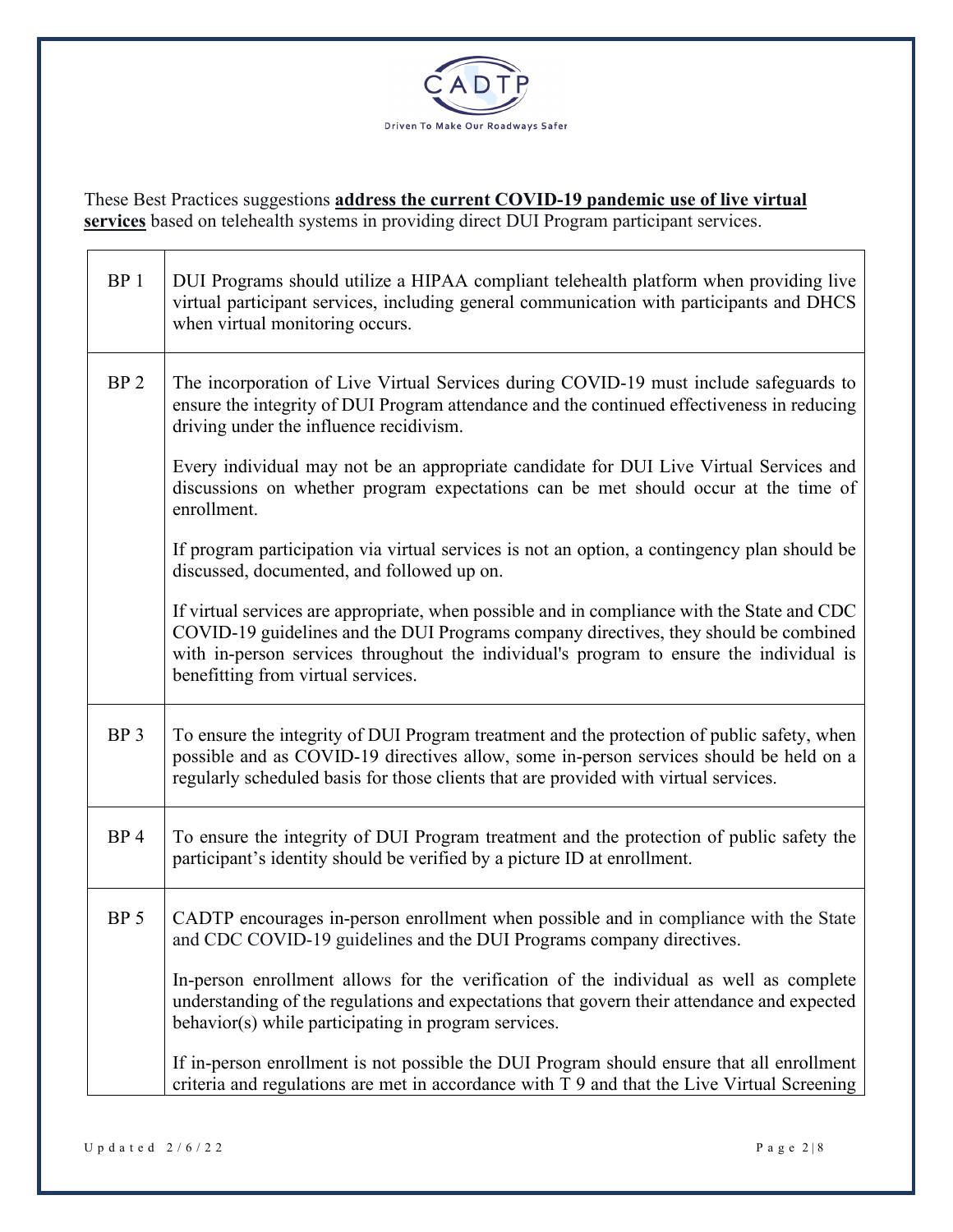

|                 | is conducted, and Live Virtual Service guidelines are understood and agreed to by the<br>participant.                                                                                                                                                          |
|-----------------|----------------------------------------------------------------------------------------------------------------------------------------------------------------------------------------------------------------------------------------------------------------|
|                 | As a best practice, virtual enrollments should always utilize a video-based telehealth<br>platform.                                                                                                                                                            |
| BP <sub>6</sub> | The DUI Program should screen each participant for appropriateness before the allowance<br>of virtual services within their DUI Program attendance. The screening documentation<br>should be added to the participant file. Screening criteria should include: |
|                 | 1. Availability of internet service.                                                                                                                                                                                                                           |
|                 | 2. Access to the appropriate equipment; computer, phone or tablet with video and<br>audio capabilities.                                                                                                                                                        |
|                 | 3. Expressed desire to utilize live virtual services during the COVID-19 crisis.                                                                                                                                                                               |
|                 | 4. Agrees to and signs the Live Virtual Services Agreement Contract.                                                                                                                                                                                           |
| BP 7            | The DUI Program should provide participants who are scheduled for virtual services with a<br>Live Virtual Services Agreement Contract which outlines:                                                                                                          |
|                 | 1. The parameters of virtual services,                                                                                                                                                                                                                         |
|                 | 2. Statement regarding the allowance of Virtual Services by the Department of Health<br>Care Services during the COVID 19 crisis.                                                                                                                              |
|                 | 3. Inform participants that Virtual Services will expire at the direction of DHCS, and<br>participants will be transitioned to in person services.                                                                                                             |
|                 | 4. Confidentiality guidelines, including confidentiality of other participants and<br>virtual sessions, and consequences for violating the confidentiality of other<br>participants,                                                                           |
|                 | Tardiness to sessions policy and consequence of tardiness,<br>5.                                                                                                                                                                                               |
|                 | Absence policy and absence fees,<br>6.                                                                                                                                                                                                                         |
|                 | How to reschedule and reschedule fees,<br>7.                                                                                                                                                                                                                   |
|                 | Alcohol/drug use before or during sessions and consequences for insobriety,<br>8.                                                                                                                                                                              |
|                 | Suggested verbiage for participant attendance at virtual sessions:                                                                                                                                                                                             |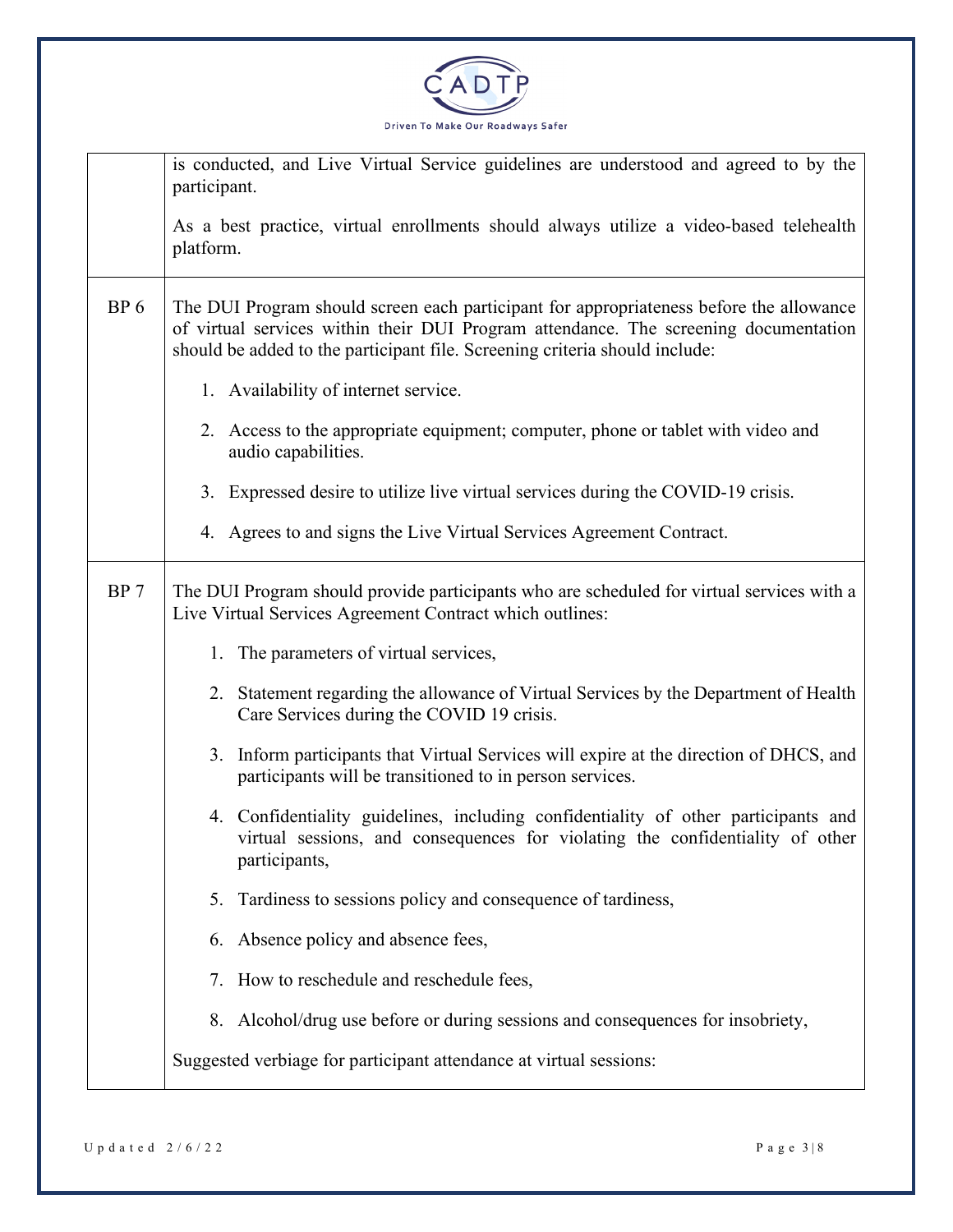

|                 | To continue eligibility for Live Virtual Services participants must:                                                                                                                                                             |
|-----------------|----------------------------------------------------------------------------------------------------------------------------------------------------------------------------------------------------------------------------------|
|                 | 1. Log in to the scheduled session on time and stay engaged for the full time of the<br>session.                                                                                                                                 |
|                 | 2. Be in a quiet room with no other individual during all sessions. You cannot attend a<br>session while in a vehicle, outside, walking, exercising, or in an area with other<br>people in attendance, etc.                      |
|                 | 3. Attend the session while sitting upright, not laying down.                                                                                                                                                                    |
|                 | 4. During group and education sessions your camera must be always turned on and<br>facing you for the full session.                                                                                                              |
|                 | 5. No smoking during session.                                                                                                                                                                                                    |
|                 | 6. No eating during sessions.                                                                                                                                                                                                    |
|                 | 7. Do not attend session while under the influence of any alcohol or other impairing<br>drugs, do not use any alcohol or other impairing drugs while in session.                                                                 |
|                 | 8. Do not be verbally abusive towards staff or other participants, do not engage in<br>disruptive behavior during the session.                                                                                                   |
|                 | 9. Ensure payments are made according to your payment schedule, contact the office<br>prior to the session if unable to make a payment on time.                                                                                  |
|                 | 10. Maintain the confidentiality of other participants. A violation of other participants<br>confidentiality is grounds for dismissal from the DUI program.                                                                      |
|                 | 11. Do not provide false information or have someone else attend services in your<br>place.                                                                                                                                      |
|                 | 12. If you are dismissed from a session for not following the Live Virtual Services<br>rules you will not receive credit for the session and must contact the office to<br>reschedule the session. Rescheduling fees will apply. |
| BP <sub>8</sub> | The DUI Program should have written procedures for scheduling virtual sessions and<br>procedures for assigning an absence/reschedule for a missed session.                                                                       |
|                 | The written procedure should define the difference between an absence and technical<br>problems.                                                                                                                                 |
|                 | Absence and reschedule charges cannot exceed the programs DHCS approved absence fee.                                                                                                                                             |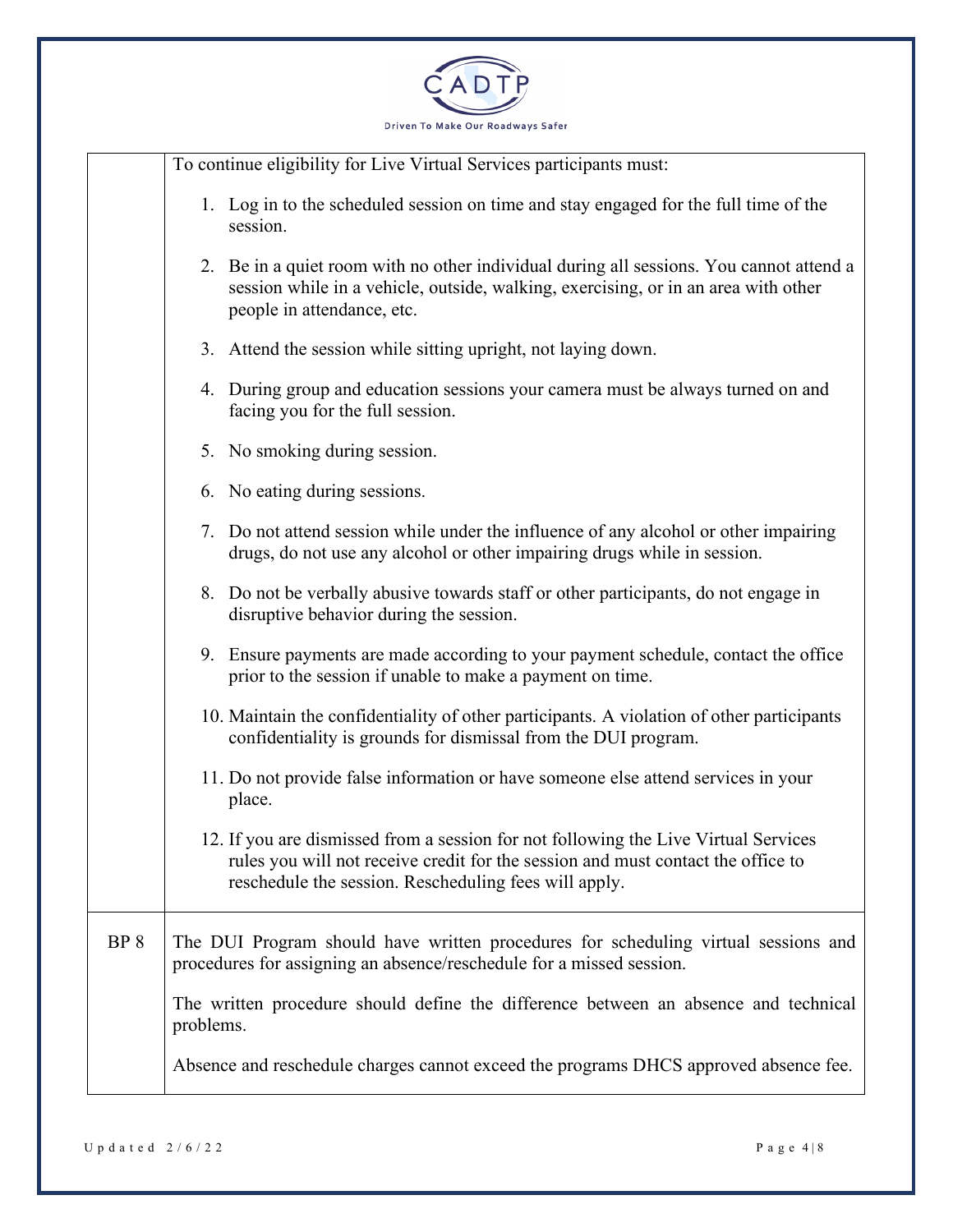

| BP <sub>9</sub> | The DUI Program should have written procedures for ensuring clients are not under the<br>influence of alcohol or drugs while attending virtual sessions and the steps the program will<br>take when an individual is identified as under the influence during a virtual session.                                               |
|-----------------|--------------------------------------------------------------------------------------------------------------------------------------------------------------------------------------------------------------------------------------------------------------------------------------------------------------------------------|
| <b>BP</b> 10    | The DUI Program should provide all staff with initial and on-going training on providing<br>live virtual services.                                                                                                                                                                                                             |
|                 | Administrative and counselors: Training on all aspects of the virtual platform utilized<br>$\bullet$<br>by the program. Training on the confidentiality and regulations that govern<br>telehealth.                                                                                                                             |
|                 | Counselors: Providing effective clinical services via live virtual platforms is new to<br>$\bullet$<br>most counselors, program should provide training resources on how to conduct<br>effective virtual counseling sessions. Resources can be found on CADTP's counselor<br>certification website at www.cadtpcounselors.org. |
| <b>BP11</b>     | Group session provided virtually must be held in accordance with current T 9 regulations<br>including the timeframes approved for the DUI Program by DHCS (if groups are approved<br>for 2 hours the virtual group must also be held for 2 hours).                                                                             |
|                 | In accordance with Title 9, group counseling sessions shall be limited to 15 persons, on an<br>emergency basis, as defined in, 17 participants may be included in group counseling<br>sessions. The DUI program shall not include more than 17 participants per group<br>counseling session for any reason.                    |
|                 | In accordance with Title 9 the DUI program shall not use films or lectures to meet the<br>number of hours of group counseling sessions required in section 9851.                                                                                                                                                               |
|                 | In accordance with T 9 regulations group sessions must be facilitated by a SUD counselor<br>registered or certified by a DHCS California Approved Certifying Agency.                                                                                                                                                           |
|                 | The DUI Program should have written procedures on how they will:                                                                                                                                                                                                                                                               |
|                 | 1. Verify client identity.                                                                                                                                                                                                                                                                                                     |
|                 | Address confidentiality.<br>2.                                                                                                                                                                                                                                                                                                 |
|                 | Identify alcohol/drug impairment.<br>3.                                                                                                                                                                                                                                                                                        |
|                 | Document attendance and absences.<br>4.                                                                                                                                                                                                                                                                                        |
|                 | Group sessions must utilize a video-based virtual platform so the group is facilitated as<br>would be an in-person group with all attendees participating.                                                                                                                                                                     |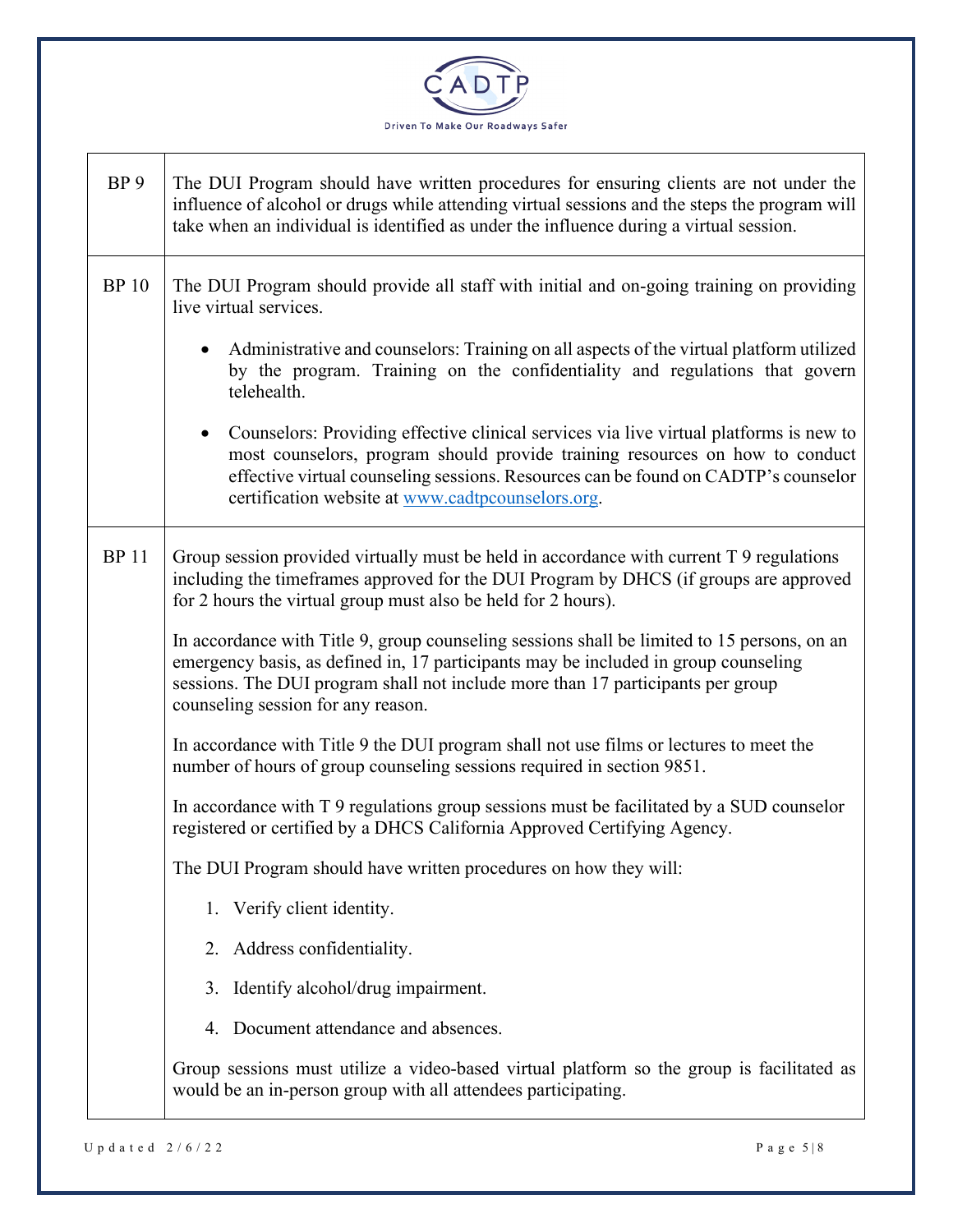

| <b>BP</b> 12 | Tips for Facilitating Great Virtual Meetings                                                                                                                                                                                                                                              |
|--------------|-------------------------------------------------------------------------------------------------------------------------------------------------------------------------------------------------------------------------------------------------------------------------------------------|
|              | 1. Ensure that you have a clean, work-appropriate background.                                                                                                                                                                                                                             |
|              | 2. Look into the camera when talking instead of looking at yourself.                                                                                                                                                                                                                      |
|              | 3. Eliminate distractions and focus on the group structure.                                                                                                                                                                                                                               |
|              | 4. Make sure to introduce everyone at the beginning just like a regular group session.                                                                                                                                                                                                    |
|              | 5. Review meeting controls for participants, mute, unmute, video, etc.                                                                                                                                                                                                                    |
|              | 6. Review rules for live virtual group sessions at the beginning of each session.                                                                                                                                                                                                         |
|              | 7. Use the Chat box at the beginning of each group to post the Live Virtual Services<br>guidelines the participants agreed to when they enrolled in virtual services. Direct<br>participants to the chat box for the information posted.                                                  |
|              | 8. Use the Chat box at the beginning of each group to post emergency crisis services<br>contact information for your county. Direct participants to the chat box for the<br>information posted.                                                                                           |
|              | 9. Try an icebreaker to get the interaction started.                                                                                                                                                                                                                                      |
|              | 10. Use tools within the virtual platform to engage with audience including<br>whiteboards, file sharing, and annotation.                                                                                                                                                                 |
|              | 11. Be aware of your audio and video settings.                                                                                                                                                                                                                                            |
|              | 12. Use account settings and participants' options in host controls.                                                                                                                                                                                                                      |
| <b>BP</b> 13 | Education sessions provided via live virtual platforms must be held in accordance with<br>current T 9 regulations, including the timeframes approved for the DUI Program by DHCS<br>(if educations are approved for 2 hours the live virtual education must also be held for 2<br>hours). |
|              | In accordance with Title 9 the DUI program shall limit attendance at educational sessions<br>to a maximum of 35 program participants.                                                                                                                                                     |
|              | Education sessions must be facilitated by a staff member that meet the requirements<br>described in T 9.                                                                                                                                                                                  |
|              | The DUI Program should have written procedures on how they will verify:                                                                                                                                                                                                                   |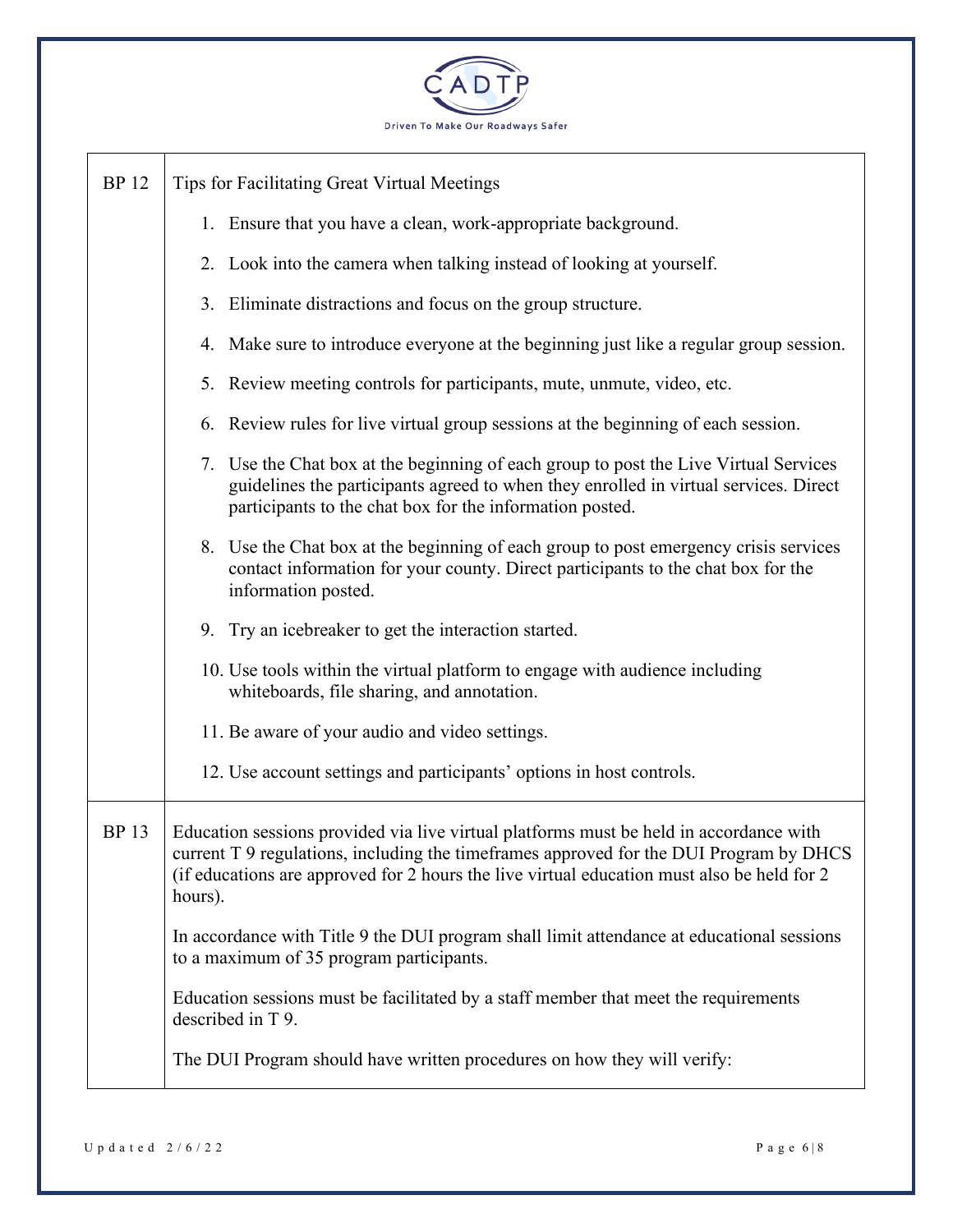

|              | 1. Verify client identity.                                                                                                                                                                                                                                                                                                                          |
|--------------|-----------------------------------------------------------------------------------------------------------------------------------------------------------------------------------------------------------------------------------------------------------------------------------------------------------------------------------------------------|
|              | 2. Address confidentiality.                                                                                                                                                                                                                                                                                                                         |
|              | 3. Identify alcohol/drug impairment.                                                                                                                                                                                                                                                                                                                |
|              | 4. Document attendance and absences.                                                                                                                                                                                                                                                                                                                |
|              | Education sessions must utilize a video-based virtual platform to ensure each client is in<br>attendance and is engaged for the duration of the educational session. Webinar meetings<br>are appropriate for education sessions. Webinars offer pre-registration, collects attendance<br>time in and out, and some systems provide engagement data. |
| <b>BP 14</b> | Tips for Facilitating Great Virtual Webinars                                                                                                                                                                                                                                                                                                        |
|              | 1. Introduce meeting controls and let your audience know how to interact with you.                                                                                                                                                                                                                                                                  |
|              | 2. Review rules for live virtual education sessions at the beginning of each session.                                                                                                                                                                                                                                                               |
|              | 3. Use the Chat box at the beginning of each group to post the Live Virtual Services<br>guidelines the participants agreed to when they enrolled in virtual services. Direct<br>participants to the chat box for the information posted.                                                                                                            |
|              | 4. Use the Chat box at the beginning of each group to post emergency crisis services<br>contact information for your county. Direct participants to the chat box for the<br>information posted.                                                                                                                                                     |
|              | 5. Use Q&A and/or Chat box to answer questions during or after the presentation.                                                                                                                                                                                                                                                                    |
|              | 6. Consider a panelist or co-host to help manage the meeting.                                                                                                                                                                                                                                                                                       |
|              | 7. Eliminate distractions and focus on the presentation.                                                                                                                                                                                                                                                                                            |
|              | 8. Be aware of your audio and video settings.                                                                                                                                                                                                                                                                                                       |
|              | 9. Use account settings and participants' options in host controls. Start and end the<br>webinar on time.                                                                                                                                                                                                                                           |
| <b>BP</b> 15 | Face to Face sessions provided via live virtual platform must be held in accordance with<br>current T 9 regulations. As required by regulation Face to Faces must be a minimum of 15<br>minutes.                                                                                                                                                    |
|              | In accordance with T 9 regulations Face to Face sessions must be facilitated by a SUD<br>counselor registered or certified by a DHCS California Approved Certifying Agency.                                                                                                                                                                         |